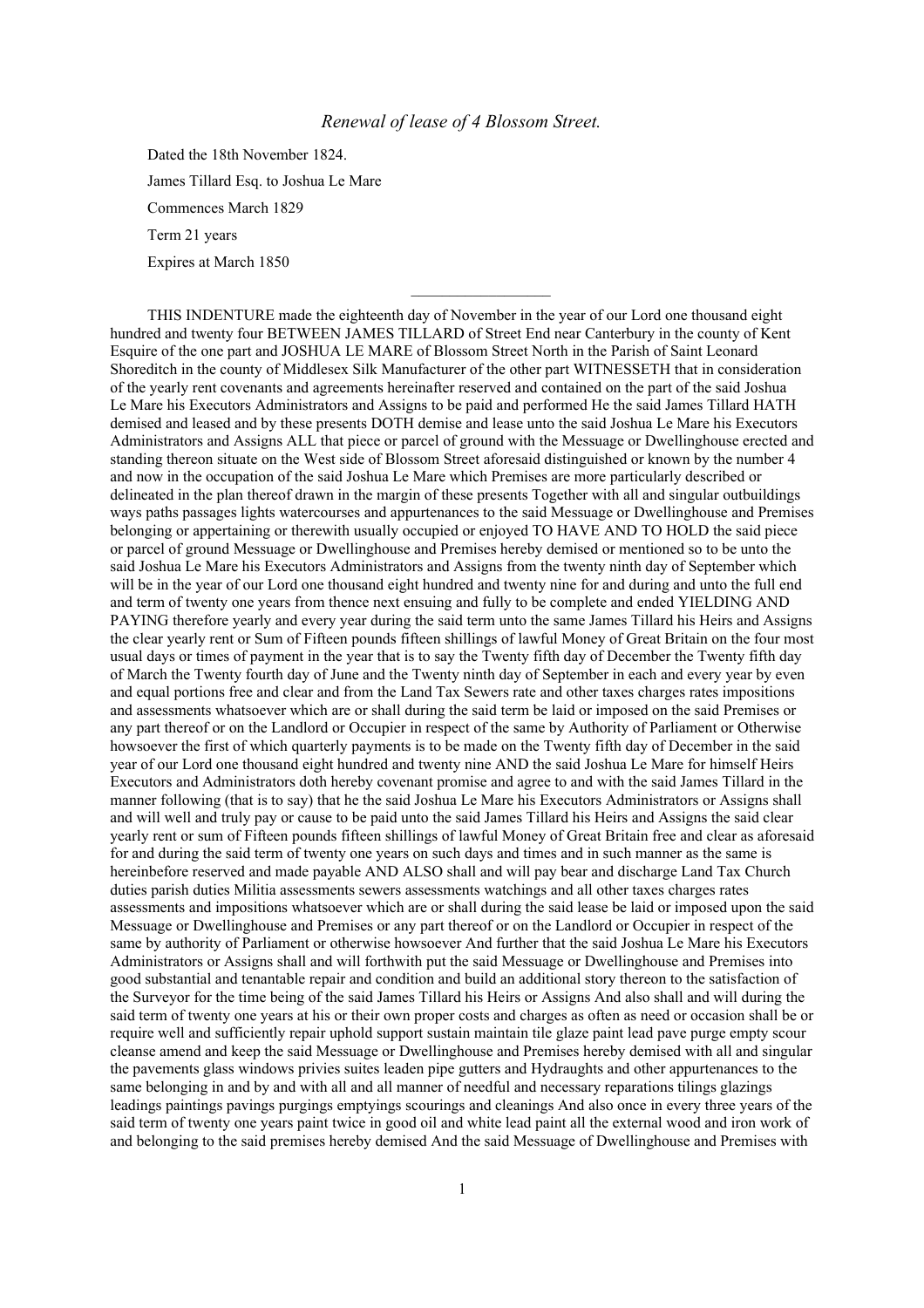the appurtenances being so well and sufficiently repaired as aforesaid at the end of the said term or other sooner determination of this present Lease which shall first happen unto the said James Tillard his Heirs or Assigns shall and will peaceably and quietly leave surrender and yield up together with all erections and buildings marble and other chimney pieces hearths slabs closets shelves sashes doors locks keys hinges bars bolts leaden pipes gutters and other fixtures and things which now or which at any time during the said term shall be fixed fastened or set up within or upon the said demised premises or any part thereof save and except such as shall be for the purpose of Trade reasonable use and wear thereof in the mean time excepted And further that it shall and may be lawful to and for the said James Tillard his Heirs and Assigns and his and their Agents with workmen and others or without twice or oftener in every year during the said term of twenty one years at reasonable times in the day time to enter and come into and upon the said demised Messuage or Dwellinghouse and Premises or any part thereof and then and there to view search and see the state and condition of the reparations of the same and of all defects decays and wants of reparation then and there found from time to time to give or leave notice or warning in writing at the said demised premises or some part thereof to or for the said Joshua Le Mare his Executors Administrators or Assigns to repair and amend the same within the time or space of three calendar months within which said time or space of three calendar months the said Joshua Le Mare his Executors Administrators or Assigns shall and will amend and repair the same accordingly And also that there shall not during the said term of twenty one years hereby granted be erected used or exercised by the said Joshua Le Mare his Executors Administrators or Assigns or by any other person or persons whomsoever in or upon the said demised Premises or any part thereof any Steam Engine or Furnace or the Trade or Business of a Tallow Melter Tallow Chandler Tobacco pipe maker Tobacco pipe burner founder japanner maker of Lamp black Soap boiler Soap maker or any other noisy noisome or offensive Trade whatsoever without the privity and consent of the said James Tillard his Heirs or Assigns in writing for that purpose first obtained And moreover that he the said Joshua Le Mare his executors Administrators or Assigns shall and will at his and their own proper costs and charges from time to time and at all times during the continuance of the said term of twenty one years well and efficiently insure and keep insured from loss or damage by fire the said Messuage or Dwellinghouse and outbuildings hereby demised in the sum of eight hundred pounds in the Albion Insurance Office in Bridge Street Blackfriars or in other public office of Insurance from Fire in London as shall be approved by him the said James Tillard his Heirs or Assigns in joint names of him the said James Tillard his Heirs or Assigns and the said Joshua Le Mare his Executors Administrators or Assigns and that in default of the payment of the premium and duty for such insurance by the said Joshua Le Mare his Executors Administrators or Assigns it shall and may be lawful to and for the said James Tillard his Heirs or Assigns from time to time to pay the same and that the said Joshua Le Mare his Executors Administrators or Assigns shall repay or cause to be repaid unto the said James Tillard his Heirs or Assigns the sum or sums of Money which shall be so advanced by him or them in payment of the said premium or premiums and duty at such of the said quarter days as shall next happen after such payment thereof by him the said James Tillard his Heirs or Assigns and that he and they shall be entitled to the like remedy by distress or otherwise for the recovery of the same as for the said rent of Fifteen pounds fifteen shillings hereby reserved And it is hereby declared that in case the said premises of any part thereof shall happen to be destroyed by or by means of fire that the said Joshua Le Mare his Executors Administrators or Assigns shall and will lay out and apply the Monies to be received by virtue of such Insurance in repairing rebuilding and in putting the said Premises in at least as good state and condition as the same were before such Fire happened PROVIDED ALWAYS that in case shall happen that the said yearly rent or Sum of Fifteen pounds fifteen shillings or any part thereof shall be behind or unpaid by the space of fourteen days next over or after any of the said days or times of payment in which the same ought to be paid as aforesaid or if the said Joshua Le Mare his Executors Administrators or Assigns shall not well and truly observe perform fulfil and keep all and every the Covenants and Agreements hereinbefore contained on his and their parts to be kept done and performed then and in any of the said cases it shall and may be lawful to and for the said James Tillard his Heirs or Assigns into and upon the said demised Messuages or Dwellinghouse and Premises with the appurtenances or into and any part thereof in the name of the whole wholly to reenter and the same to have again repossess and enjoy as in his or their first and former Estate and the said Joshua Le Mare his Executors Administrators and Assigns and all other tenants or Occupiers of the said demised premises thereout utterly to eject put out and remove any thing herein contained to the contrary notwithstanding AND the said James Tillard for himself his Heirs Executors and Administrators doth hereby covenant promise and agree to and with the said Joshua Le Mare his Executors Administrators or Assigns that he the said Joshua Le Mare his Executors Administrators or Assigns paying the said clear yearly rent of Fifteen pounds fifteen shillings hereby reserved in manner aforesaid and performing the Covenants and Agreements herein contained on his or their part to be performed and kept shall and may peacably and quietly have hold or occupy and enjoy the said hereby demised Messuage or Dwellinghouse and Premises during the said term of twenty one years hereby granted without any let suit denial eviction ejection or interruption of or by the said James Tillard his Heirs or Assigns or any other person or persons lawfully claiming or to claim by from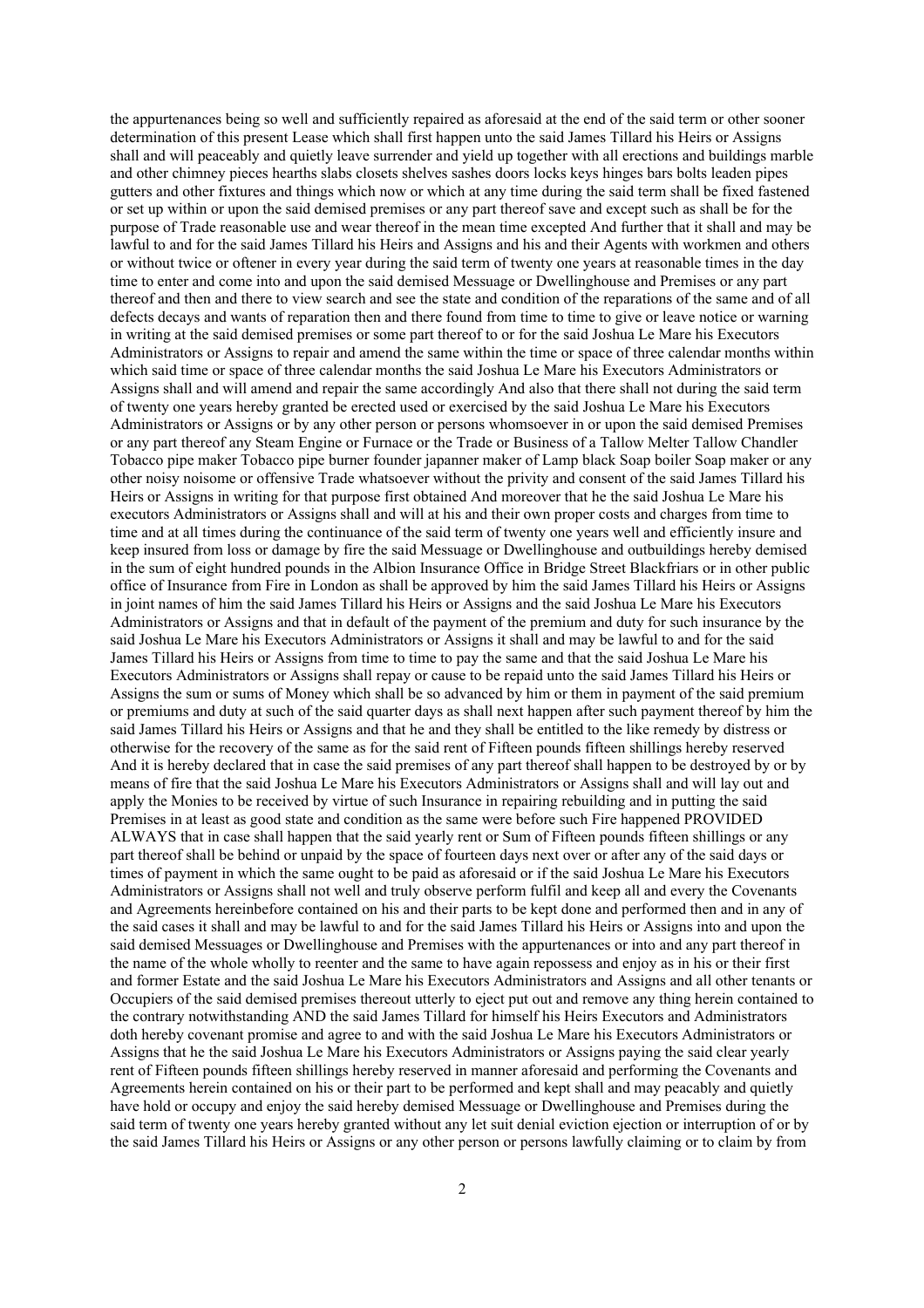or under him them or any of them or by his their or any of their acts means consent or procurement IN WITNESS whereof the said parties to these presents hereunto set their hands and seals the day and year first above written.

Signed sealed and delivered by the within named James Tillard in the presence of Stephen Hollander

Frederick Howard Servants to James Tillard Esquire

 $\mathcal{L}=\mathcal{L}^{\text{max}}$ 

The original Indenture is held by John Sutton Le Mare of Ipswich.